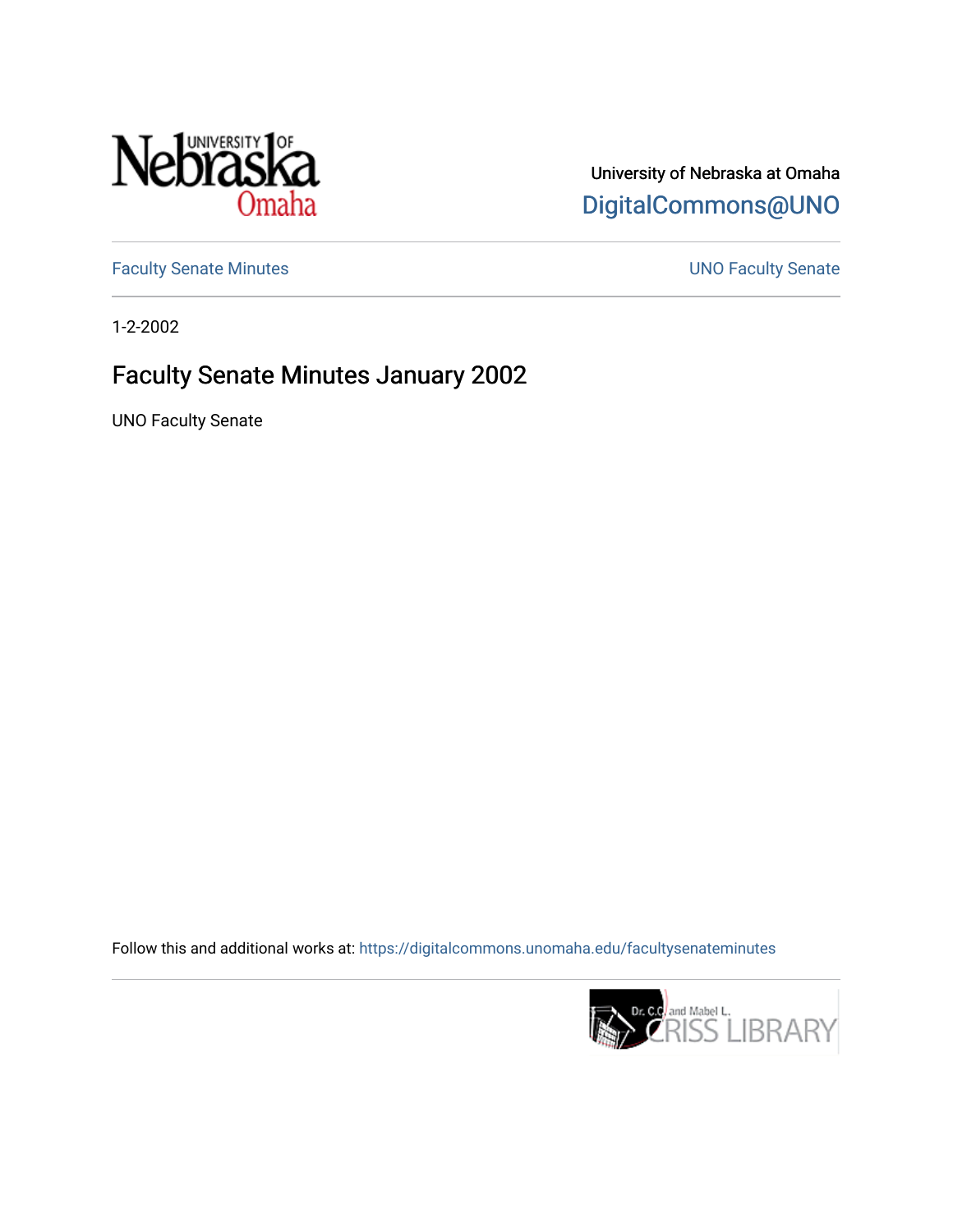## **Faculty Senate of the University of Nebraska at Omaha 2001-2002 Senate Minutes Wednesday, January 9, 2002**

Attendees: N. Bacon, W. Bacon, Bishop, Blair, Bragg, Bruckner, J. Carroll, M. Carroll, Coyne, Dickson, Engelmann, Fawcett, File, Hagen, Helm, Littrell, Mande, Mitchell, Nazem, Neathery-Castro, O'Connell, Sadlek, Schulte, Shroder, E. Williams Excused: Carlson, Mande, S. Williams, Wolcott Absent: Chung, Dufner, Johnson, Landis, Pederson, Ryalls, Smallwood, Thompson, Tuan, Zhao

Senator W. Bacon called the meeting to order at 2:20 pm.

Senator W. Bacon introduced guests, Steve Kuss, Chairperson, Staff Advisory Council, and Carmen Polk, Media Relations Coordinator, UNO University Affairs.

The minutes were approved as written.

Officers Reports

President W. Bacon reported that the Chancellor's Council met on Thursday, December 20, 2001:

UNOmaha's budget reduction will be \$1,640,000 for AY 2002-2003, substantially more than this year's cuts. We will have our proposed cuts to the base prepared by February and the BOR will take up the system's proposals in April. In all likelihood this will mean that more faculty lines will remain vacant. Some lines may be cut.

Vice Chancellor Mudd presented a report on housing which included revealing data demonstrating that UNOmaha needs additional space.

UNOmaha has made significant progress in faculty diversity. In fact, 68% of the system's increase in minority hiring is attributed to UNOmaha while we receive only 22% of the minority hiring incentive monies. Chancellor Belck thanked the faculty for our support for the University's objectives.

Dr. Robert Chrisman, Chair of Black Studies, is organizing a "Malcom X Festival" for February 7-9, 2002. Many of the leading lights in Black Studies nationally have indicated they will attend.

Vice Chancellor Hodgson gave a report on enrollment trends. The fall semester again demonstrated growth. Admission documents requests are up 33% for the fall semester of 2002. The question of whether growth was too fast, given current space, faculty and budget constraints, was posed.

Unfortunately and despite my vigorous objections, the spring commencement will again be held on Friday. Chancellor Belck asserts that the faculty gave its consent to the change to Friday some time ago. The main reason for the change to Friday seems to be the savings in personnel costs.

The Dean of the Library regrets to announce that \$100,000 will be cut from the serials budget because of overall budget cuts. Unfortunately, the serials budget will take a bigger hit at UN-L which houses many important serials for the entire system.

Secretary-Treasurer's Report: Senator Bruckner submitted the December, 2001, budget report.

Executive Committee Report: Senator Coyne:

Noted that the AFCON Annual 2001 Report and AFCON Sentinel (Quarterly Newsletter) were attached to the agenda.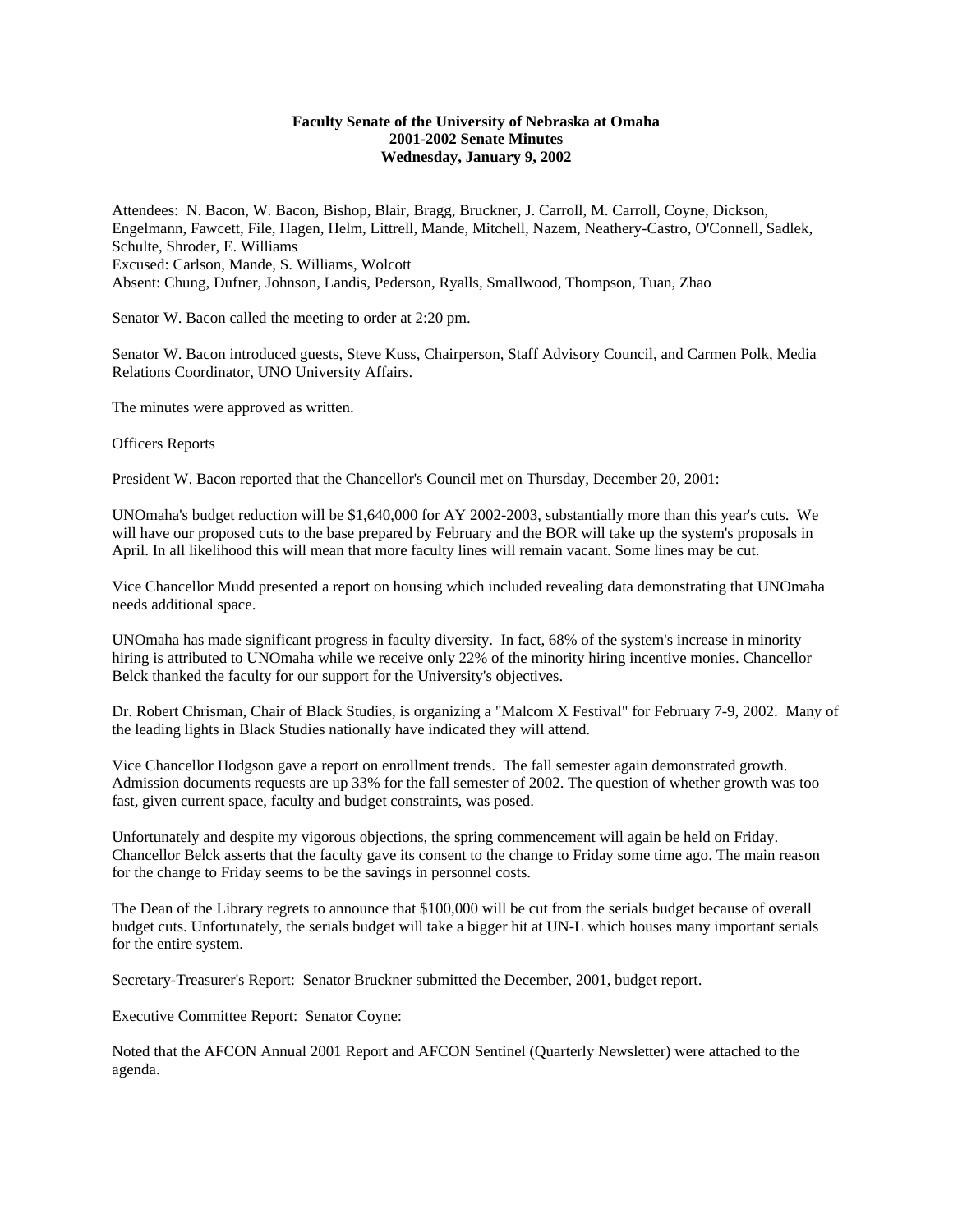Resolution 2610, 01/09/02, a Resolution regarding Dr. Lee Jones, brought to the Senate on behalf of the Executive Committee and Cabinet:

WHEREAS, Dr. Lee B. Jones has served as the University of Nebraska's Vice President and Provost with distinction for more than a decade, and

WHEREAS, Dr. Jones will retire in March,

THEREFORE, be it resolved that the Faculty Senate of the University of Nebraska at Omaha expresses its appreciation for his service and wishes him well in his retirement.

The resolution passed.

Standing Committee Reports

Committee on Academic and Curricular Affairs:

Senator N. Bacon reported that the committee did not meet in December. On December 13, the committee chairs (Nora Bacon and Melodee Landis) attended a two-hour meeting with Vice Chancellor Hodgson, Wade Robinson, and senate president Wally Bacon. We discussed the vice chancellor's questions about senate resolution 2600 (revising catalog copy to accommodate minus grading) and resolution 2604 (establishing a policy for calculating GPA when courses are repeated). The committee will consider these issues during our next meeting and, if new resolutions are warranted, will bring them to the senate for consideration.

Committee on Rules:

Senator File asked for volunteers to serve on the review committee for Professorships. Senators Shroder and Nazem volunteered.

Non-Senate Committee Reports

Alumni Association, Board of Directors: Senator Bruckner reported:

The Alumni Board of Directors met on November 20 at the Alumni House. 16 members were present. Don Smith, President of the Scott Technology Center gave an update on developments at the center. The slate of officers for 2002 was approved, as were Board nominations for 2002-2004. Board members heard initial discussion of proposed advertising for the UNO Alum. The Board will meet again on December 18.

The Board of Directors for the UNO Alumni Association met at 5:00 on Tuesday, December 18. Members were informed about an alumni outreach program in Ralston Schools in January and about plans for future meetings. The board approved a motion to include advertising in the ALUM in future issues. The advertising will allow the Alumni Association to publish 6 issues each year instead of the current 4. At the conclusion of the regular meeting, the annual meeting of the Alumni Association was held. After election of 2002-2004 board members and recognition of retiring board members, Chancellor Nancy Belck presented her yearly update of UNOmaha activities.

The meeting adjourned at 6:20.

American Association of University Professors (AAUP):

Senator Sadlek reported that the Executive Committee of the UNO AAUP met on December 14, 2001, and again on January 7, 2002. Senator O'Connell reported that the AAUP is developing a survey of faculty which would identify skills which might be drawn upon for AAUP to better serve its constituents. There are two grievances pending.

Graduate Council: